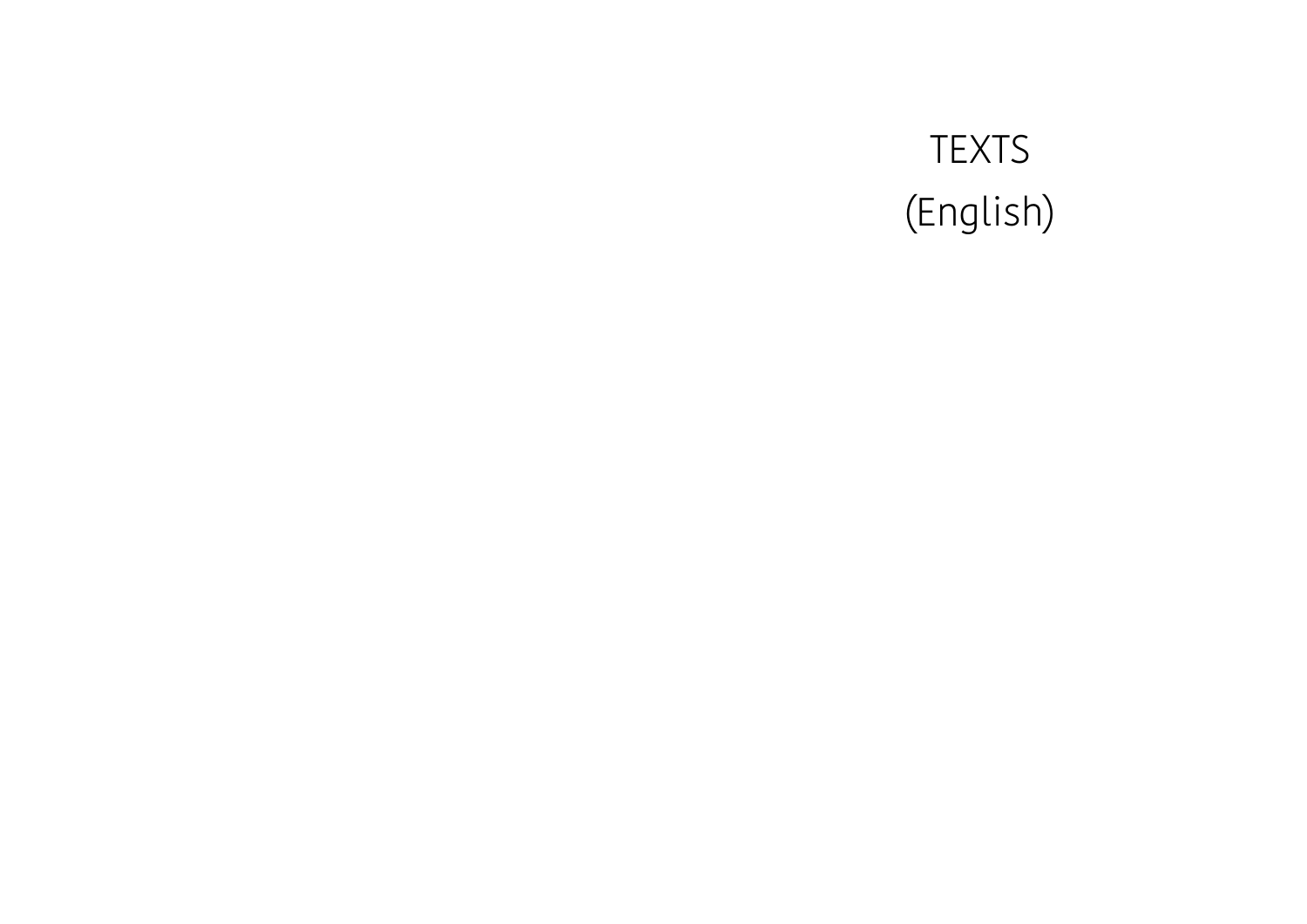"ODYSSEES" DELPHINE MASSON 2020

Due to so many stories fuelling her imagination, at an early stage Marie-Anita Gaube chose painting in its most figurative dimension. Since the very outset in 2012, the artist has produced bright and colourful paintings, buzzing with a myriad of details lling her favoured large formats, immersing viewers in her world to the maximum. An Edenic world where every- thing seems to serve as a reminder of the joys of being alive: lush environments, palm trees and birds of paradise, fairy- tale-like waterfalls, transparent lakes and sun loungers form the recurring settings of idyllic scenes.

However, a sense of restlessness reigns beneath these cloudless skies. There is no respite for the eyes with the hectic compositions and chromatic rhythms. Braving excess, the painting is over owing with events and unexpected details covering every inch of the canvas.

As the artist likes to point out, each of her paintings always incorporates several of them. She appears to make this heterogeneity the very substance of her dynamic compositions linking people, objects, colourful patterns and landscapes in entwined stories that converge. The surface of the canvas is home to a multitude of co-existing universes simultaneously featuring day and night. The inside space of the house opens out into the landscape, as if the boundaries between inside and outside were non-existent. Vanishing points multiply, various planes are juxtaposed like screens and merge into complex constructions that extend the portrayal space.

By linking these disseminated worlds, Marie-Anita Gaube accommo- dates contradictions and tensions. Imbued with perceptible vital energy, more hidden concerns seem to pervade her work. Something strange emanates from these people captured in positions with obscure purposes, these bodies that are a little lost in the landscape absorbing them at times to the point of concealment. Still lifes laid out like vanitas, masks and hieratic statues resonate with the most archaic concerns of a humanity facing its finitude.

The exhibition Odysseys, in the black gallery at the CCC OD , takes us on an exploration of the world invented by Marie-Anita Gaube, perhaps encour- aging us to address ours di erently. Her works are not just distant dreams, they also draw upon a shared reality of which we recognise snippets. For the artist, her paintings are heterotopias, as Michel Foucault elaborated: "spaces that are other", enshrined in reality rather than a utopian dream. Living in her imagination is not a means for escape or withdrawal, but in fact a response to the world surrounding us.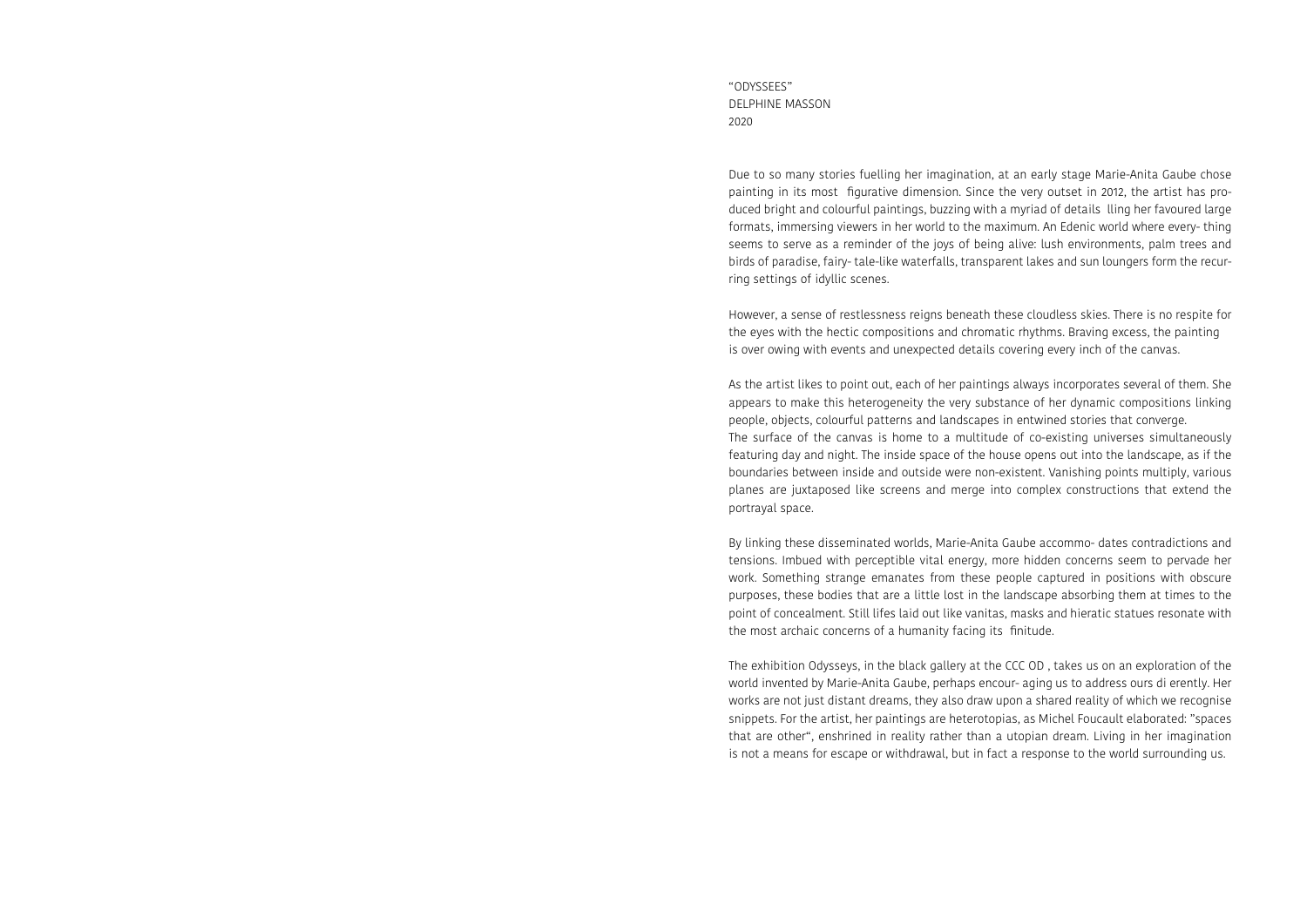INTERVIEW BY ISABELLE REIHER AND DELPHINE MASSON- 2020 ODYSSEES, catalog published by CCC OD (Centre de création contemporaine Olivier Debré)

How did you start painting? Was it during your course at the École des beaux-arts de Lyon?

I only presented paintings for my entrance exam for the École des beaux-arts. However, undoubtedly like many at the time, this school did not really embrace teaching painting. When it did, it was a very conceptual approach the opposite of what I was doing. That is why I focussed on installation and sculpture when I was studying.

I switched my medium from sculpture to painting when I spent a year in Mexico as part of my course. My desire to paint returned while I was there, initially through the discovery of Diego Rivera's frescoes at the Palacio Nacional in Mexico. Even if he is not an artist of reference for me, his works made a big impression due to their political and revolutionary dimensions, as well as their monument- ality, their way of integrating architecture and drawing us into the painting. The colours and lights in Mexico also left a permanent impression on my visual memory.

This journey was therefore a defining moment in your decision to become a painter.

Yes, I really got into painting when I returned. It was my last year at the École des beaux-arts de Lyon and I had to fight to secure this choice, as I had more or less solely concentrated on sculpture for four years. In retrospect, I am rather pleased not to have been encouraged to paint as it enabled me to grow and develop on my own, to find very personal references without being influenced. It therefore gave me an opportunity to formulate my work and develop my own unique world.

Did your time in Mexico also in uence the exoticism that prevails in your paintings?

# Evidently, it influenced my landscapes and patterns!

But aside from these memories, think that I couldn't stop exoticism from being an integral part of my painting. It happens without thinking. What I love most is for my painting to be full of life and flourishing. This exotic nature is also related to my more remote influences: Flemish painting, books of hours and of course Hieronymous Bosch's painting with his very exotic Garden of Delights, these owers, imaginary trees and almost psychedelic colours. There is a certain amount on resonance with my painting, something supernatural.

Do you need specific energy to work in the realm of the imagination?

I complete a world from scratch. My paintings stem from mental images that I totally invent. Sometimes I work from existing images, but these are just mediums, starting points. It's very difficult to switch from a mental image to a pictorial image. A great deal of concentration and open- mindedness are required to employ this creativity. Each

time I paint, I need to enter my world. This is how I work at the moment: when I get to my studio in the morning, I try to imagine the vibe in my paintings: what the weather is like, the heat, humidity, noise, smells, etc. The images and colours originate from the prevailing vibe. They can also come from memories. I must continually ask myself questions: what's happening in this scene, what's being narrated? When I paint a character with particular and at times absurd body language, I have to get into that stance myself, enter their body and find that energy.

Is there a narrative dimension in your paintings, stories that they are being expressed?

I need to tell myself stories to create. It's my way of delving into the subject. I imagine what is happening on the canvas, but also beyond the scene that I'm painting. Therefore there's a myriad of stories in each of my paintings, but the spectator does not necessarily have the key to it. It's almost oneiric, there is a certain degree of dream even if I don't like using this term.

Why don't you like talking about dreams regarding your work?

What I paint extends well beyond a dream. It's a response to the world around me. My work lies between the notions of utopia and dystopia. It is closer to heterotopia. More generally speaking,

I think that painting itself is a heterotopia\*: it elaborates other places, a physical place as we can look at it. For me, dreaming is just a gateway.It prevents me from reproducing reality as I'm not interested in realism. However, I don't paint dreams. I paint my vision of the world. I use elements derived from reality, but I transform them and move them into another space. It's a way of inching the world in which I live towards something else in order to recreate it.

This is done through the composition of very particular pictorial spaces. In Hidden space [p.22] for example, there are these screens as such that make you look in several directions, while a focal point always leads you back to the vanishing point. Many of my paintings stem from this type of construction that I call "escarpist", in other words into which the gaze escapes. Either because there are openings in the image, or because I play with inverted perspectives to include the spectator in the world of the painting, as if the vanishing point were behind the viewer. I often use several vanishing points that diverge in di erent directions and radically trans- form the space. David Hockney o en does this. There are also "escarpist" perspectives in Flemish painting from the early Renaissance, with spaces that interweave kaleidoscopically.

The subject can thereby evolve in a panoptic perspective, within various spaces. That is what I'm looking for in my paintings. It enables me to extend the subject, to provide an interpretation of the image over time, to drive the narrative. It's a way of introducing movement to my paintings.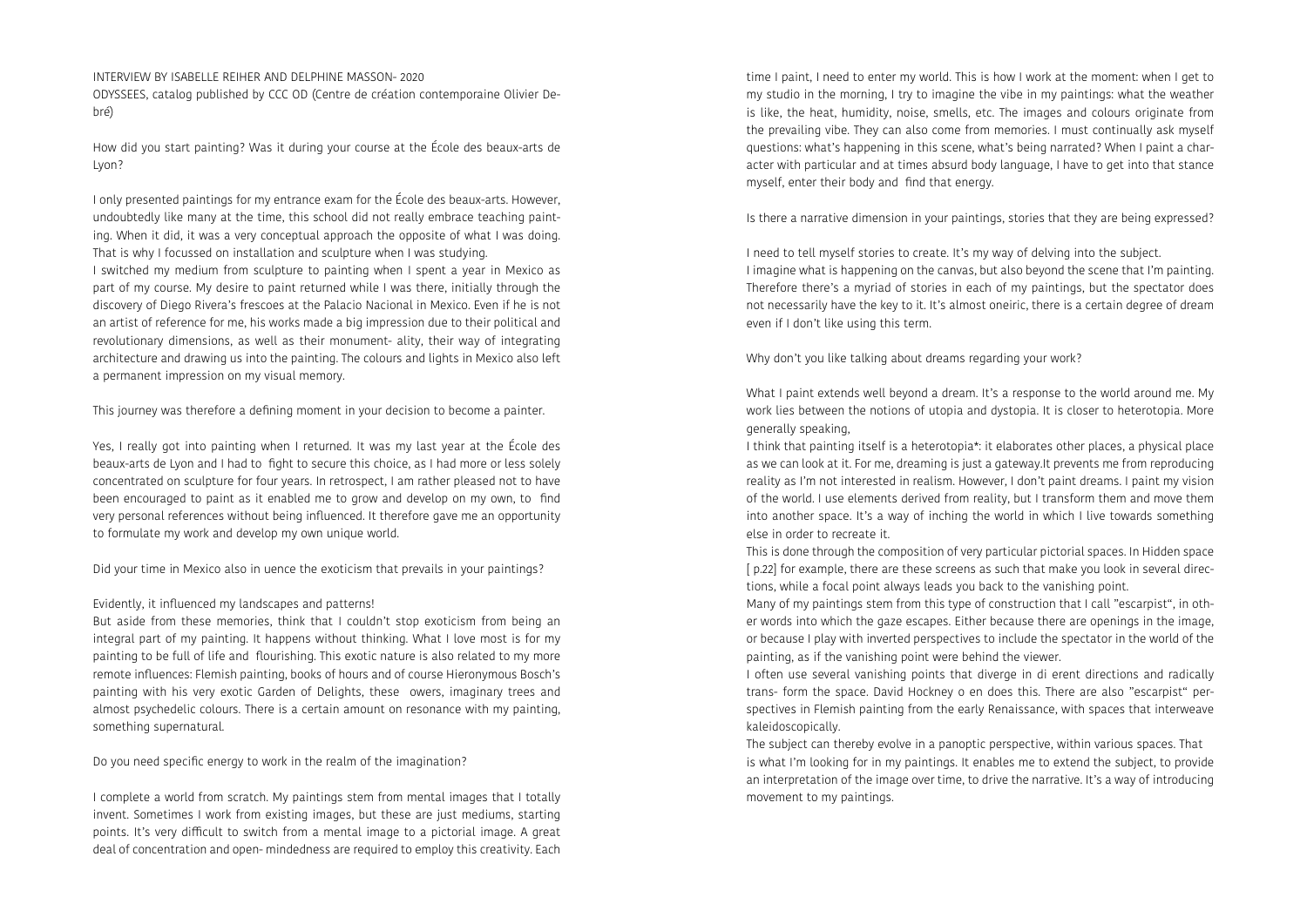By introducing duration into the pictorial image, you seem to consider your paintings as short films.

Indeed, I often perceive my paintings like scripts. More- over, I often make analogies between lm editing and my compositions juxtaposing heterogeneous elements. Eisenstein's films made a big impression on me, in particular Que viva Mexico! that alternates black and white sequences with colour sequences. Eisenstein spoke of his desire to create a visual frenzy through his editing. This hysterical, restless and somewhat disturb- ing dimension is evident in the way I create my paintings. Images and colours clash. The gaze is unable to settle anywhere with everything unstable and everything in motion. The notion of rhythm and musicality is essential in the way I approach mycompositions and the chromatic dimension of my paintings. They are very sonorous and can be loud.

The human figure is omnipresent in your works. However intriguingly, it is often ghostly.

There is in fact always a human presence, even when there isno actual person in the painting. This presence can be expressed by something else, an object, a chair, etc. The body is therefore represented in its absence. There are also many fragmented bodies in my paintings: damaged, decomposed and emaciated bodies. Sometimes they are hidden or transparent, as if dissolved in the land- scape. Working with washes and cracking enables me to play with transparency and the extent to which the form is present. It's true that the bodies I depict have a degree of fragility. They often seem to be suspended, ready to collapse, diaphanous or in a state of metamorphosis. This fragile status is also achieved through absurd body language verging on burlesque, like Buster Keaton.

There is great ambivalence in your work, in terms of both life and death. How do you explain this need to introduce an element of morbidity in this heavenly beauty that you paint?

The worlds that I paint appear Edenic, but their characters somewhat drift . The subjects that I choose have something ephemeral about them, something that cannot be grasped. It's far from paradise in fact. For example, the sprawling character in Le parloir céleste [p.8] may evoke the pleasure of sunbathing but this posture also has a distressing dimension: it's a sort of recumbent statue, with skin that appears slightly burnt. The sun is prominent, but it radiates, burns and destroys. I don't necessarily express it, but I am extremely interested in the notions of death and impermanence. Many of my canvases speak of these archaic fears and rituals devised around these questions. It explains why masks and theatricality appeal to me. Addressing this fear of death and loss remains "the" universal question that human beings face and which can never be answered.

What are the new canvases that you produced specifically for the exhibition about?

In my previous paintings, bodies were of secondary importance. Since the end of 2019, the roles have reversed: people feature more prominently on the canvas, they are more stable than before. By coming to the fore, each movement becomes more important and expresses something more specific. That's what led me to produce three canvases [Études amoureuses #1,2,3 p.12] in which I tackle more specifically the body through its body language. Each gesture represents a posture that evokes a specific feeling for me. It's a question of dancing bodies, bodies that are ecstatic or in a trance. Dance inspires me a great deal, particularly the tilting, rise and fall motions associated with Pina Bausch and Martha Graham.

The body seems to become a fully- edged subject in your paintings. Does this involve another way of depicting it?

Heterogeneity, a profusion of elements and details juxtaposed in a setting is a constituent part of my realm. There is always a myriad of paintings in each of my paintings. However, these new works have fewer narratives, the body is no longer lost in the middle of something else, now it is the actual subject of the painting. This led me to paint it di erently. Flesh for example is not regarded as such. The bodies are less outlined, less contained in their sheath. They are diaphanous, frag- mented, deformed and very colourful. Particular attention is paid to colour, expressing a certain character, feeling or sensation. Above all I wanted to represent energy through the bodies. It reminds me of the way in which Francis Bacon viewed the body. Not just by focussing on its outward appearance but by exploring its inner character, the feeling of this body in space, its soul as such. It's something that I also had in mind when producing these new paintings that represent, it seems to me, a turning point in my work.

At the you're exhibiting in a space that is unusually black. How do you foresee this exhibition backdrop and this experience for your painting? How does your colour react to it?

To begin with, I must admit that I was afraid of this room. But I am surprised by the result. The black really highlights the colours. My paintings are quite loud. However, the black wall tends to have a calming efect on the painting, making it more intimate. It tempers these restless paintings. It's as if each were in a crate, as if each could speak without interfering with the others. I always put together my exhibitions in the same way as I create my paintings:by telling stories. I lay out a logical suite of events. It's very interesting for me to discover which new relationships develop between my paintings in this black gallery.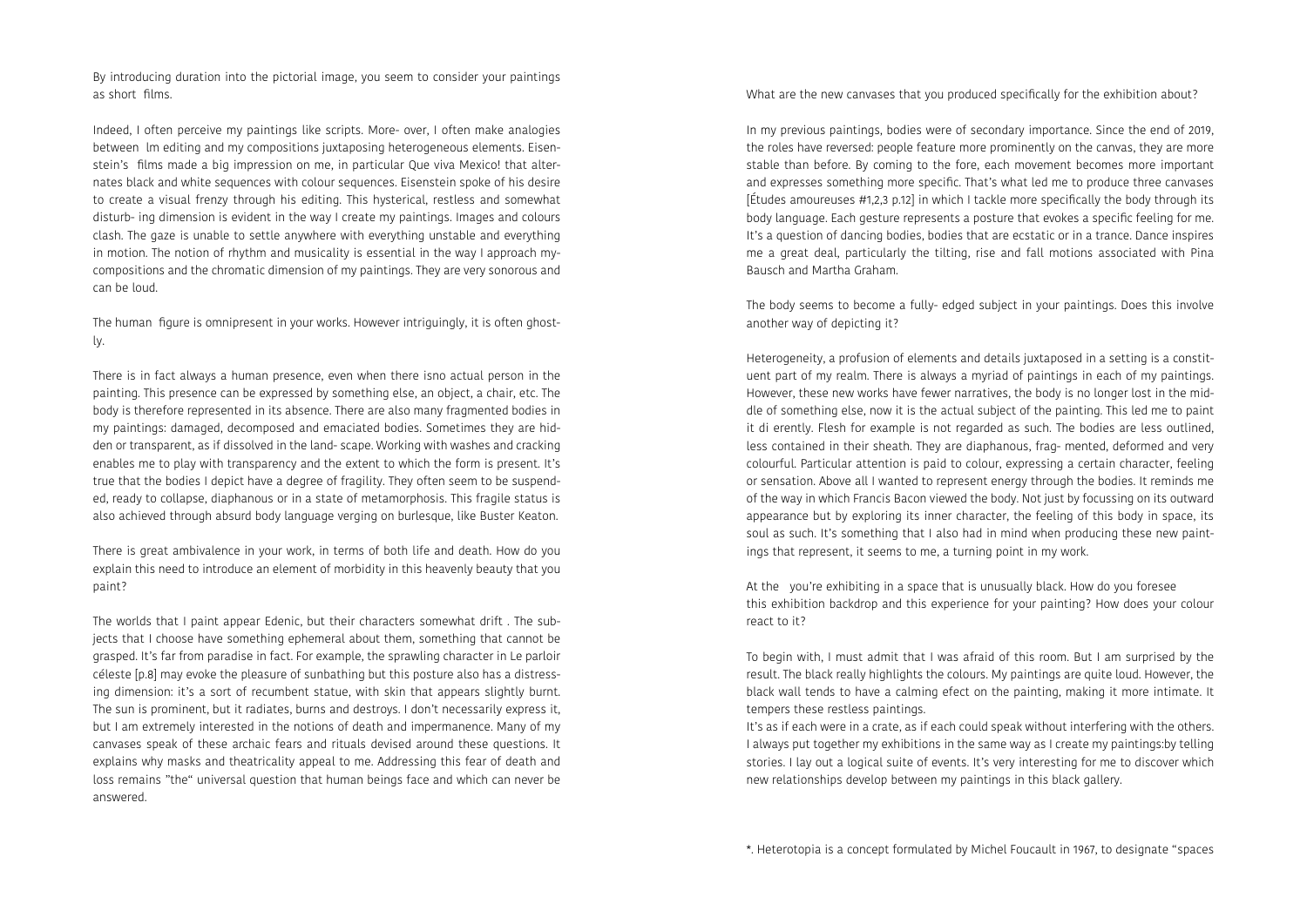MARION DELAGE DE LUGET Where painting can take place -2016

Could the title under which Marie-Anita Gaube groups together her last paintings have been more explicit? Out of place – that which has been moved, literally and guratively – to indicate the astonishing mobility that is part of her paintings. She is already wellknown for her games of juxtaposition, the superposition of elements and disparate plans that already used to encourage a certain circulation between objects and places reunited on canvas. Here she succeeds in making this geography even more complex, in particular by accentuating the discrepancies in scale in her landscapes. Exaggerating the differences between the fore and backgrounds in order to better dig vertiginous rising perspectives: tiny profiles of birds sailing out at sea on frail and weak barges, concise outlines, sketched in a few translucent strokes, miniature characters, going about we don't know what under cover of the trees; and this tiny cabin squeezed onto the horizon of the body of water, huddled in front of a grove of thorough vegetation that we imagine to be rich despite the distance. ese playlets, which are almost out of range, make us continuously adapt our vision, or better still, make us come closer and they invite us to a paradoxically intimate reading, as close as possible to these considerably large sized paintings.

Marie-Anita Gaube depicts distant lands abound with a mass of tiny details. And as with other Flemish Primitives, many strange activities take place there in unique contortions, the characters are abruptly catapulted overboard, or they brandish ares to inspect the depths. In Pluton they bathe, naked, taking on incongruous, grotesque positions which are sometimes reminiscent of the grotesque gures by an artist like Hieronymus Bosch. With his head underwater, a man is trying to get his balance, one leg half folded, revealing his genitals; and this completely crazy pose summarizes the inappropriate nature of the exhibition's title. Nearby, another character, standing with his back to us, is covering his shoulders with a towel. is time the gesture is disarmingly daily. With Marie-Antia Gaube the body is often clumsy, betraying the abandon which only happens in the most ordinary situations. Finally, a body is totally domestic, even though, conversely, it is part of an improbable wilderness. So much so, in fact, that it willingly loses some of its corporality. It is another constant in the way work evolves: broken up, smaller and becoming marginal in these oversized environments, here the gure is often close to decay – like this individual taking an unsteady step in Hidden Space, with the few highlights and weak links used to draw him almost ready to collapse into a pile of shapeless pictorial matter. Using trans- parency, overlapping, the gure sometimes even changes enough to become inextricably intertwined with the depths. Liquefied, scattered, the body that Marie-Anita Gaube delivers ends up by no longer existing.

Freed of the limits of its initial phenomenality, it brings this utopic dimension attributed to it by Foucault: "Itis the ground zero of the world"1, this absolute place, simultaneously here and elsewhere, from which point "[...] I dream, I speak, I move forward, I imagine."2

And after all Marie-Antia Gaube's painting is always shown in this way, by the contrasting of antithetical concepts. Furthermore this is why she fragments, unlevels the pictorial space, in order to create unpre- dictable passages between these radically opposed places that she likes to introduce. In this way, everything is linked and yet everything is in contradiction: the foregrounds at the front, with solid surfaces – the jetty, the canoe's bow, slats of wood- en ooring which is slightly dipped in order to emphasize the alignments – that project towards the unfathomable expanses of water which seem to bathe everything. Within, without, inextricably entangled. Everything in this painting is represented, contested, inverted all at once. For example, water keeps changing state – it runs down a waterfall, is raised into monumental icebergs, is scattered as u y snow akes. With Eldorado we don't seem to know anymore: one character wanders across the lagoon as he would across an ice oe, while another dives into it. Unless the horizontal line that radically splits the painting in two actually indicates the shift of mirror sym- metry with this other blue beach, these polar skies in which broken ice seems to float.

This potential for reversibility is the main means used by Marie- Anita Gaube to find a way around the logical form that image and reality must have in common. In this way she blurs what would otherwise be a representation. Even more, she is not content with organising an improbable closeness of things, but she also seeks to make the site itself impossible for these things to come close together. She does everything so that we intentionally lose the place where the painting unfolds; everything to stop it happening, in a radically plural spatiality which is reminiscent of these other spaces, that Foucault called heterotopy – these locations where, he says, "[...] the world feels less like a great life that will develop through time than like a network that links points and intertwines its web."3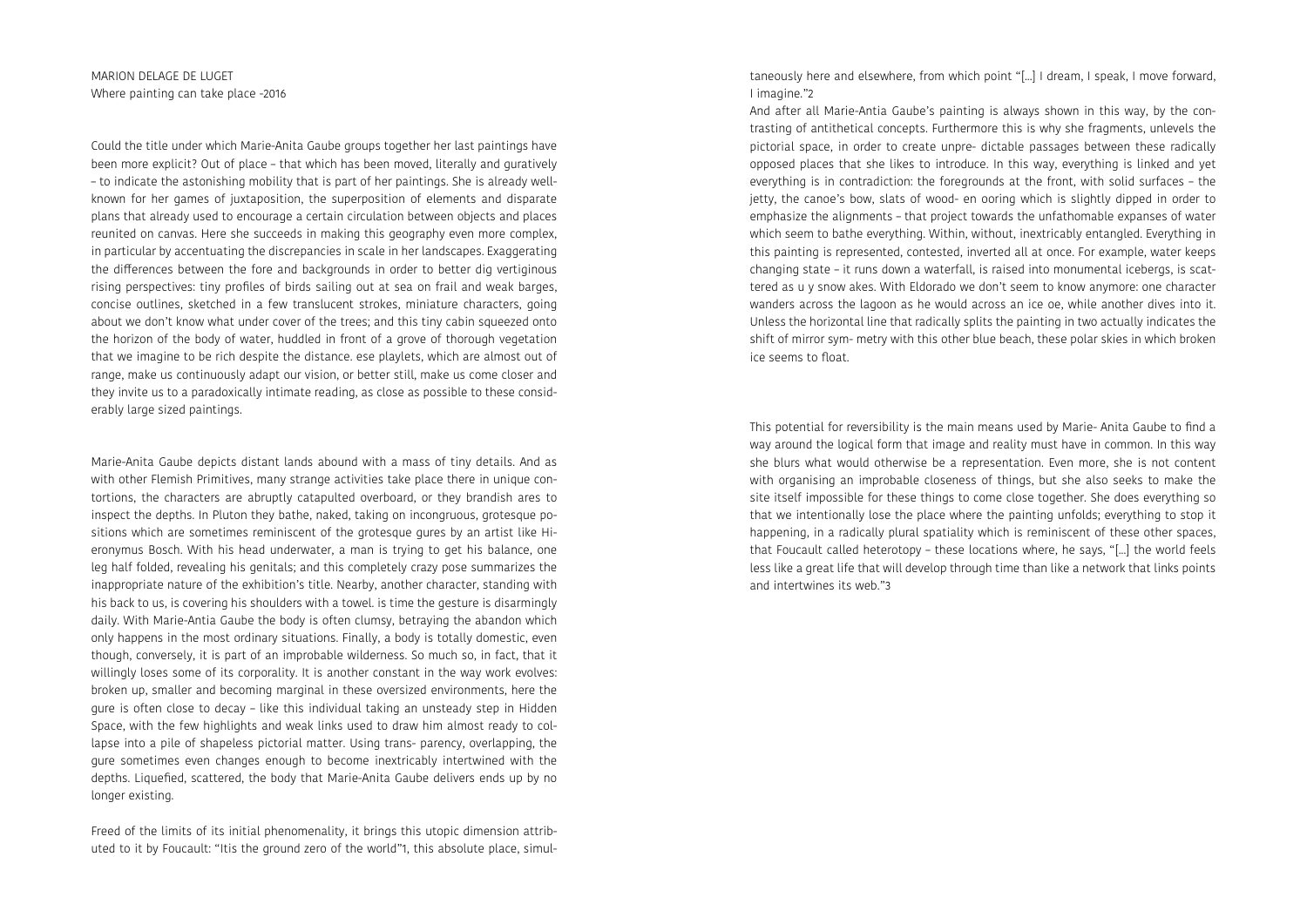### PIERRE-JACQUES PERNUIT "NOUVELLES AIRES" 2015

The first thing to do is to find a fixed position. The onlooker must have cause to enter, to penetrate into the world of Marie-Anita Gaube. However, a patient quest is required in order to achieve an analytical review, to apply a knowledgeable eye. The images which are presented before us do not make it easy: We must approach them along crisscrossing paths. They do not surrender to, as much as they stride across, the observant eye. The eye explores, its routine perturbed.

What does one see? What is it at stake in this painting referred to elsewhere as « hybrid »? What does one really see? By Marie-Anita Gaube's own admission, the titles speak to us in riddles.

The image resists a single interpretation. Should one, in order to grasp the mystery, undertake a comparison of the different canvasses in order to establish an ultimate « difference » amidst the differences, something which would unravel the workings of a definitive painting style, give away a glimpse of the broad outlines of a particular style, a world? And yet this would go against the grain of the disposition to take vis-à-vis the paintings of Marie-Anita Gaube. Such a disposition would suffer the misfortune of the painting being reduced to a mystery frozen in a single word, when it is really intrinsically unsettled, in motion, yet to arrive. The mystery is essentially not quite born, still in the making.

There is never one single scene portrayed, but a crowd of them, a plethora of actions and references in time, the different facets of a singular narrative from which logic has ed. It is, as Marie-Anita Gaube puts it, « the theatre of the canvas », something « out of time » which wit- nesses the comings and goings of the figures.

The tableau is sprinkled with ghosts, where individuals appear and disappear. It thus gives the impression that a complex mental construct as a « grand image »\* has preceded the canvas. In the beginning, therefore, was an idea.

Nevertheless, what is the nature of the mental construct implied? Is it elements of a landscape? Or is it there to outline the space of the painting to come?

L'antichambre, here, is a word which echoes throughout my encounter with Marie-Anita Gaube: This idea of an undetermined owing space, not frozen, inhabited by characters from nowhere. Hence, this « grand image »\* which precedes the act itself of painting is revealed to us only through cursory glimpses. We can see only certain faces, fragments which show the impossibility of seizing the totality of the mental space.

One could conceive the « grand image »\* as a free-standing sculpture which does not give itself away other than from one angle at a time. There is an admission of the paintings' narrative limits set by its gurative constraints, which evokes something unseen, an « otherness » draw- ing upon a deeper mystery.

It is truly a painting of « movement », a flow, an image which anticipates and precedes the scene. The characters, their backs turned to the onlooker, perhaps just on the verge of turning away, are set towards an asserted identity, while one remains unaware if this has been accomplished or still to be. The only certitude: The transitional state, the task to be accomplished.

Border handles the themes of migration, uprooting. The landscape is subjected to a similar lack of definition. It is a Paysage poreux (a « porous landscape »), a Poursuite in the « pursuit » of a reliable spatial quality. The gouache and graphite pencil drawings exist between two temporal states: A monochrome suspended in time as in a memory retrieved, in contrast with a more present, more conceivable vision, burst- ing forth with colour. The resulting impression of the painting is of something destined for the creation of « a place » which does not really exist. The brush-work of characters in a pattern, as if borrowed from classical painting, has been diverted away from its narrative role. The perspective which governed the arrangement of figures, according to their significance in a painting, has now become a tool of the unreal, one of the deconstruction of the topos. But this diversion is not meant to be derisory or to ridicule, it pertains more to the process of deconstruction.

Marie-Anita Gaube's painting induces one to see beyond the frame set by the image, to open up a path to imagination, to raise oneself beyond the one-dimensional surface colours. She says, « The colour is there to stir up a disturbance. It has been applied as if to contradict. It sets it apart ». There is a discrepancy between colour and reality; it is a lever leaning the sight towards an opening into the picture.

It is a painting of the point of access, an approach, a painting of the waiting room, whose nal- ity is not fixed; it is still in motion. One looks upon the painting of Marie-Anita Gaube as one would retain the memory of a cinema sequence. It is an invitation to enter an area to be, one of anticipation.

\* "La grande image n'a pas de forme ou du non-objet par la peinture" - François Julien

<sup>, 2003</sup>

Texte rédigé pour le catalogue d'exposistion Nouvelles Aires, à la Galerie Françoise Besson du 3 septembre au 8 octobre 2015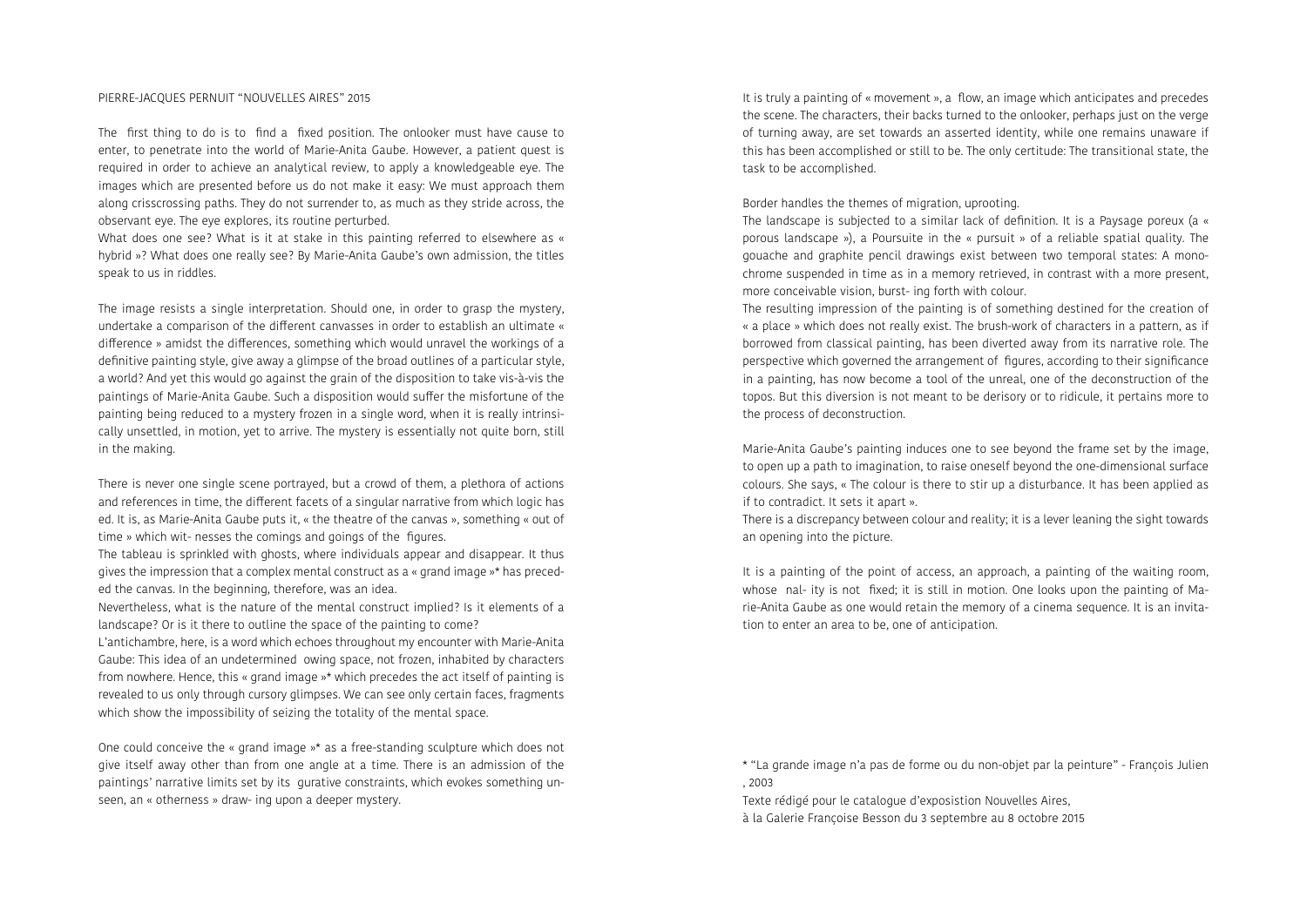### MARC DESGRANDCHAMPS-2014

I first saw Marie-Anita Gaube's paintings two years ago. She was a student at the School of Fine Arts in Lyon and was working on a large format painting that I was only to see nished in a photograph and which has since been stolen.

The painting depicted a world of human and animal gures and plants of varying sizes, in a setting featuring a river owing through meadows: a landscape whose horizon was delimited by a chain of mountains worthy of the Beatles' Magical Mystery Tour. I was intrigued by this painting, whose whimsical atmosphere reminded me of the playful spontaneity of English Pop Art, especially early David Hockney.

Seeing her subsequent work has only made me more deeply intrigued. This feeling is linked to the mysterious arrangements that give structure to the compositions, accompanied by titles that are no less enigmatic. It is hard to make out a subject. It seems that these paintings are like the life or rather the lives—we lead, made up of instants whose meaning only becomes clear to us later, when the actions or projects that motivated us and blinded us have vanished.

The fresh, sometimes acid colours contribute to this state of things, along with a representational freedom that seems to combine fragments of dreams and gures from reality. A t-shirt with a target on it becomes the central feature of a moonlit, dreamlike scene. Two headless bodies, one of which could be from a painting by Francis Bacon, face each other.

A head in the form of a mask lies on the grass, and all is bathed in moonlight. The title of the work envisions dialogue, even if this dialogue remains wordless to us. It might be a peaceful nightmare, the harmony of certain colour shades and a few warmly lit cold colours creating a sense of the ambiguous sweetness of this world.

Paradoxically enough, the apparent spontaneity of certain paintings is the result of a long process of adjustment and superimposition. The colours are not laid down without remorse: they are contradicted by other hues that qualify what a distracted eye might see as mere expanses of solid colour. Like the red that Daniel Arasse glimpsed under Matisse's blue, it might be the source of visual pleasure where painting, beyond one- sided determination, materialises in the subtlety of a colour scheme built up in successive stages. It's the last brushstroke that matters, but it's ampli ed by everything that came before.

The substance of the paint is not uniform; instead we see varying thicknesses, as in Métamorphose, a work whose title seems to refer both to what is happening to the gures and to the way they are depicted on the canvas. Métamorphose also reminds me of a painting by Martial Raysse entitled Les Deux Poètes in which seated two gures face the viewer.

The same frontality is at work in Maria-Anita Gaube's painting, but in her work the gures remain uncertain, and only a few precise details—hands or a shoe— elliptically identify their presence. There's also a kind of encryption of the scene, seen as a fact of painting rather than the encryption of a representation that depends on a story that must be discovered.

And yet the viewer can be tempted to undertake an interpretative exercise, prompted by recognisable elements borrowed from other realities scattered across the paintings. The red chevrons in Diagnostique de la Mélancolie recall Frank Stella's early work, and less obviously, the space located immediately above this reminiscence is somewhat evocative of Brice Marden's uid work of the last thirty years. Linking Stella—whose name also means star—, the chevrons, and the astronaut standing to the left of them might seem a bold move, even if it re ects the fact that Marie-Anita Gaube's compositions can be seen as rebuses, or more fundamentally as repositories of clues based on which a meaning can be imagined and even reconstituted. The intrusion of emblematic elements from abstract art akin to minimalism shows that the artist's visual culture allows her to work from various sources that she recombines as a painter, assimilating them into the world of her canvases. Here we have all the key elements of an approach which, beyond the artist's current successes, promise a broad-ranging experimental territory for the future.

Text written for the catalogue published with the support from the CNAP (Centre National des Arts Plastiques), to accompany the exhibition of the work of Marie-Anita